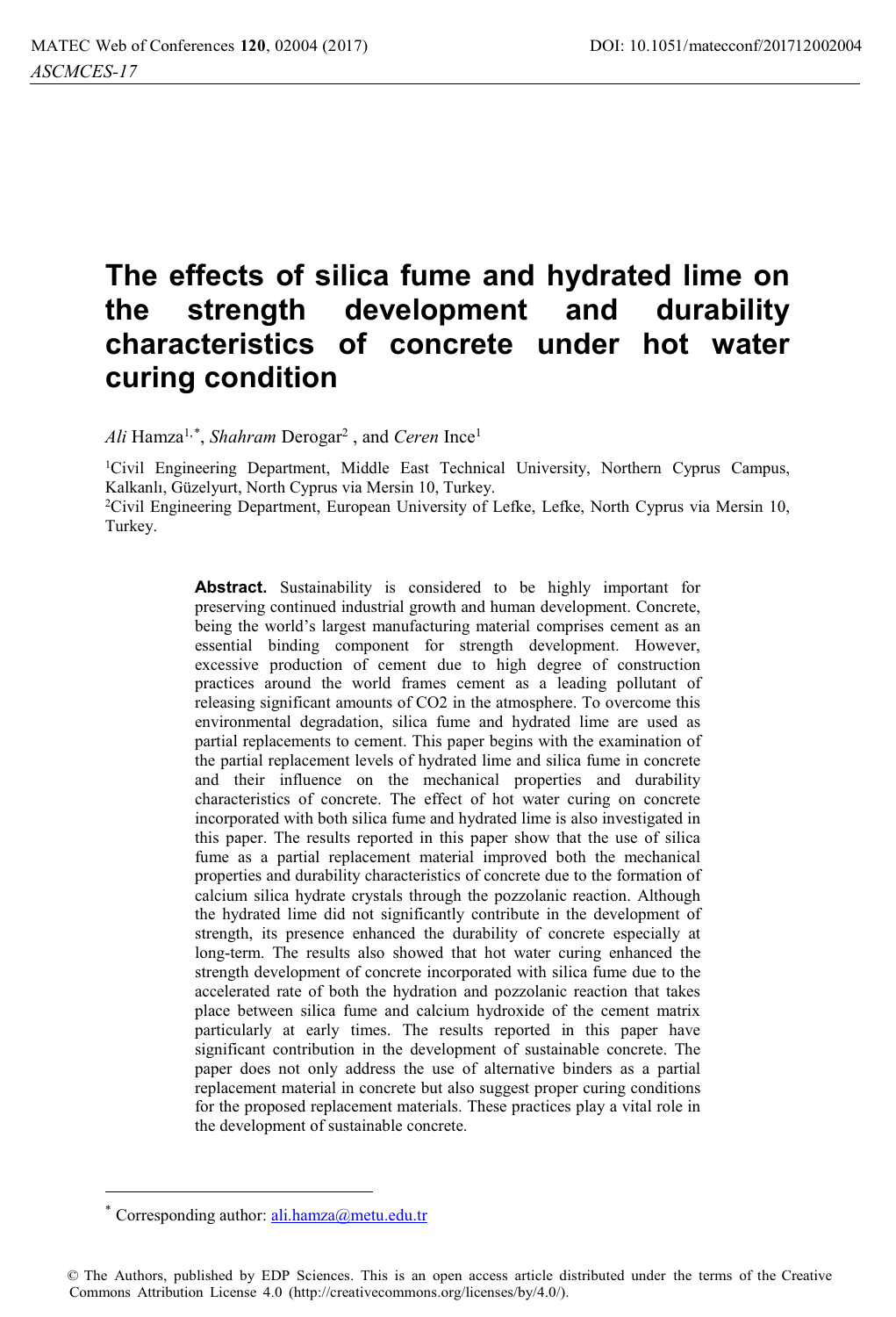### **1 Introduction**

Recent developments in the construction industry has promoted concrete as 'highly efficient material with improved mechanical properties and durability' [1]. However, such advancements have also highlighted cement and concrete manufacturing as carbon and energy intensive processes. It has been claimed that up to  $5 - 9\%$  of the total global anthropogenic carbon emissions [2, 3] are due to manufacturing of cement and concrete. Furthermore, concrete is not an everlasting building material when analyzed against time. Eventually, the life cycle of concrete will end up as limestone, sand and clay within our earth's environment [1]. Therefore, the significant issue of improving durability and service life of concrete is always crucial to have its attention [4]. From the idea of sustainability in concrete manufacturing, there is a need to develop an environmentally friendly type building material which ensures a good balance between performance and sustainability concern [5, 6]. With the extensive use of Portland cement, it is inevitable that such idea of sustainable concrete can be accomplished. However, if the cement manufacturing is tend to shift with the mixture of 'second generation' or 'low carbon' binders [7], the idea of achieving sustainable concrete may emerge to existence.

In various recent studies, it has been addressed that hydraulic lime and supplementary cementitious materials (SCMs) do possess essential properties that leads towards strength development and enhancement of durability of concrete. [8-11]. Hydraulic lime, being one of the oldest binders contributes substantial history in construction practices and manufacturing [7]. Furthermore, SCMs broadly pozzolans, have also been considered as a viable approach to be used as an alternative binder [7]. Pozzolans normally results in poor performance and low strength development at early stages due to absence of adequate quantities of  $Ca(OH)_2$  [12]. To overcome such issue of strength development and durability, possibilities for improving the pozzolanic reaction by adding hydrated lime have been mentioned in the literature [13-19]. Silica fume, being one of the most popular pozzolans is considered to play a vital role in developing strength, durability characteristics and consuming calcium hydroxides during the hydration reaction of Portland cement [18, 20, 21]. Therefore, such pozzolanic reactions may contribute to lower heat liberation, adequate early strength development, effective consumption of hydrated lime and enhancement in durability characteristics [6, 18].

Replacing Portland cement with hydrated lime and pozzolans such as silica fume does not solve this complex issue. Since, each binder has its own chemical reaction, it is important to highlight the significance of curing time and conditions. Cement hydration completes in 28 days as cement attains its compressive strength. However, lime carbonation is comparatively a slower reaction. Even though, pozzolanicity does have the ability to consume calcium hydroxide to form calcium silicate hydrate (C-S-H) which is essential for strength development, especially at early stages [17], the rate of reaction is also comparatively slower. In addition to that, it has also been criticized that various experimental studies conducted on concrete incorporated with hydrated lime and pozzolans have been cured for short interval of time. The results may vary if the curing period was much longer [22] and/or the curing conditions have been provided in a different way such as the introduction of hot water curing or steam curing conditions [23].

Therefore, the aim of this paper is to offer a holistic approach of using hydrated lime and silica fume as partial replacement of Portland cement as binders. The idea is to investigate the possible role of hydrated lime and silica fume used as a partial replacement to cement on the strength development and durability characteristics. Strength development includes compressive strength test as a key parameter being investigated. Tests such as water permeability and freezing/thawing resistance for determining the pore structure of concrete are included in the durability characteristics. The possible effect of hot water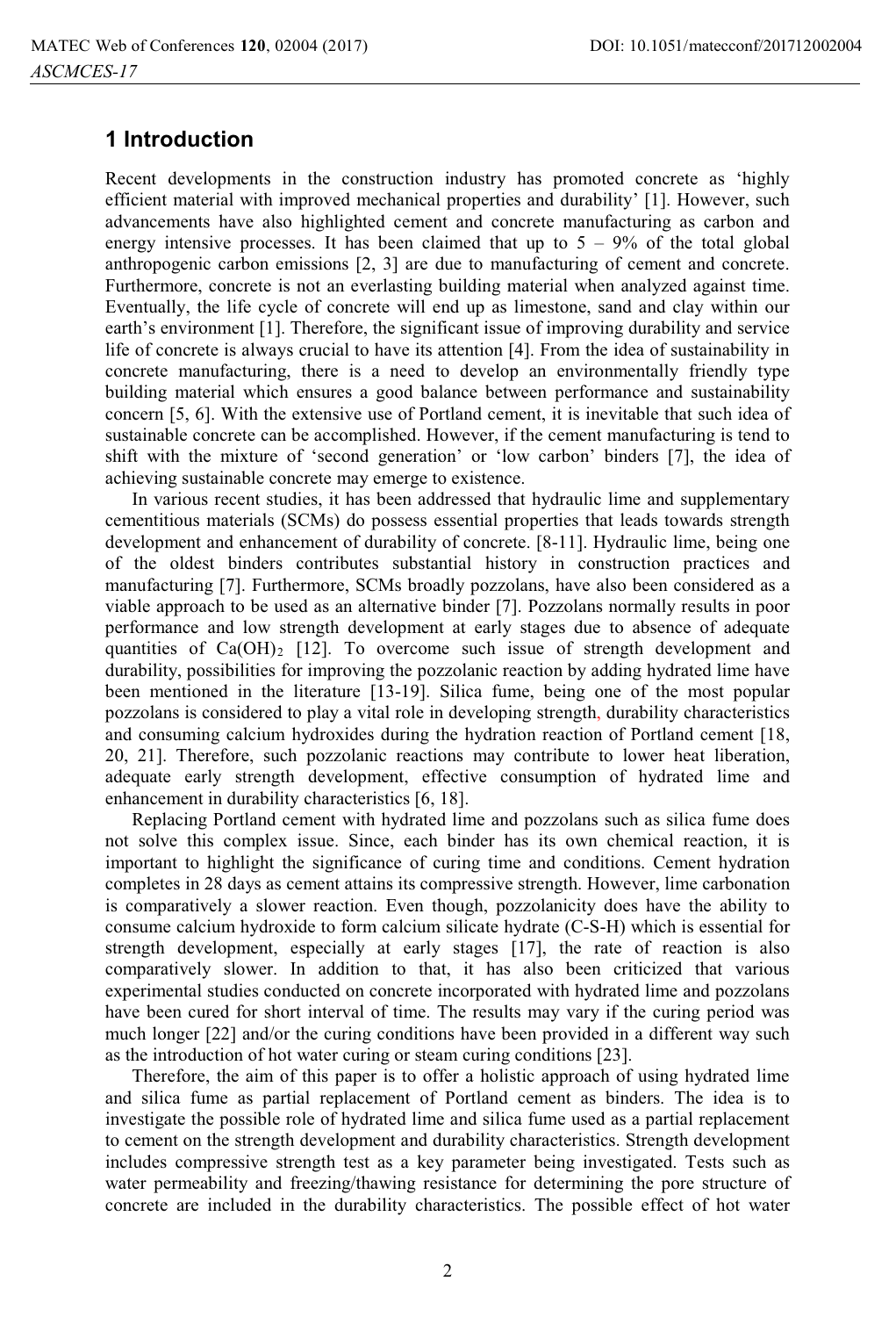curing conditions is also highlighted addressing the significant role on strength development and durability characteristics of the concrete.

### **2 Materials and mix design**

The experimental study was conducted on freshly-mixed and hardened state concrete using Portland cement, hydrated lime (CL80) and Silica Fume as binders. Portland cement was acquired from Adana Cimento Ltd. and complies with [24]. CL80 was obtained from Nur Kirec Ltd. and complies with [25]. The designation of CL80 indicates the calcium lime content is not greater than 80%. Silica Fume was acquired from Cyprus Environmental Enterprises Ltd. (CEE) and complied with [26]. Apart from binders, other elements of concrete prepared include fine aggregates, coarse aggregates and water. Particle size distribution of fine aggregates and coarse aggregates have been made accordance with [27]. Various replacement levels of CL80 and silica fume were used to investigate the influential role on the fresh and harden state properties of Portland cement concrete. For mix design calculations, the slump value has been kept constant to 100 mm. Therefore, the water/binder (w/b) ratio have been adjusted accordingly. The masses of binders required to produce the necessary mix proportions by volume were calculated from carefully determined values of relative density. For fine and coarse aggregates, specific gravity was determined according to [28, 29].

# **3 Experimental procedures**

### **3.1 Measurement of slump**

The slump of fresh concrete prepared containing various volume fraction replacement levels of CL80 and silica fume was measured using the standard slump test apparatus. The slump value has been determined as per [30]. The slump value has been kept constant to 100 mm. By keeping such consistency of slump value, the water/binder ratio has been kept between the ranges of 0.50 to 0.70.

### **3.2 Curing conditions**

Two types of curing conditions have been investigated for curing processes of concrete. A normal portable water curing condition having water temperature of 20°C is maintained. Furthermore, hot water curing condition having water temperature to 40°C is additionally kept up. Curing conditions have been standardized as per [31].

### **3.3 Measurement of compressive strength**

Compressive strength testing was conducted on various hardened replacement levels of concrete including CL80 and silica fume respectively. The testing has been conducted from 28 days to 180 days on 150 mm standard cubes. Samples of each replacement level were tested using a compressive testing machine. The loading rate has been kept constant to 0.6 MPa/sec. An average compressive strength has been taken among all the values from each replacement level of concrete produced in accordance with [32].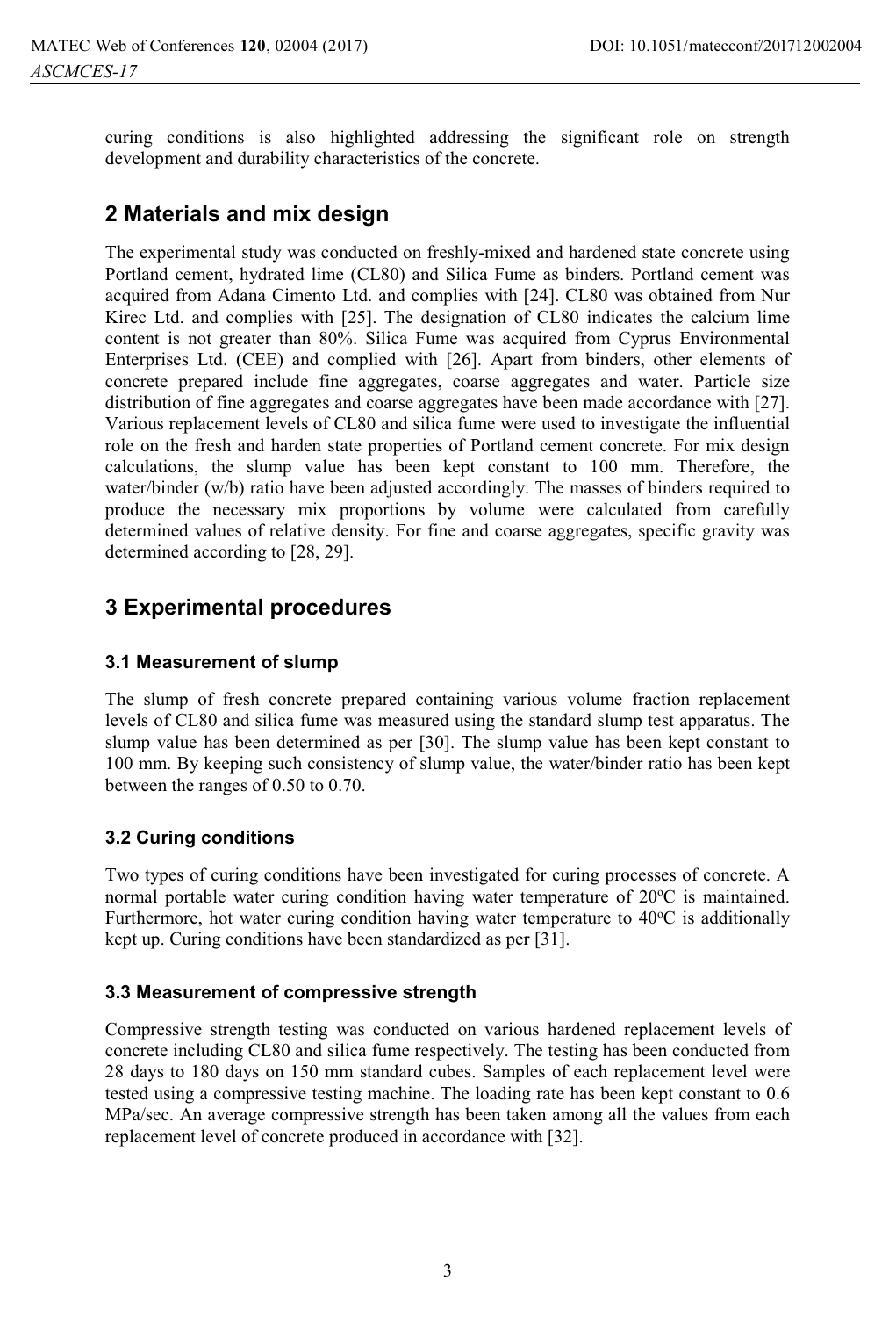#### **3.4 Measurement of water permeability**

Standard cubes of 150 mm were used for determining the water permeability for each replacement level of concrete produced. Each specimen was fixed into the permeability testing machine and pressurized water has been applied from the bottom of the specimen. Adjustment of the sample is important on the permeability machine to avoid water leakage from the sides of the specimen. All specimens were subjected to 1 atmospheric pressure (0.1 MPa). It is important to mention that the mass measurements before and after the water permeability test should be taken to understand each specimen's water infiltration capacity. After 72 hours, each specimen was removed from the permeability machine and split into two equal halves for determining the water penetration depth. Average depth was taken from four equidistant spots along the bottom of the specimen from where the water pressure has been applied. The experiment is done based on [33].

#### **3.5 Measurement of freeze and thaw resistance**

For freeze and thaw cycles, cube samples of 150mm have been placed in freeze and thaw cabinet. Similar procedure has been followed as reported by [34]. It includes freezing and thawing phenomenon for the cured samples of various replacement levels at -30°C to 30°C. Two cycles have been maintained on a daily basis. Within 12 h each day, the samples have been experiencing freezing and thawing automatically when the temperature reaches -30°C or 30°C. The cycle keeps on going twice a day from the last 180 days. The relative humidity is maintained ranging from 85% to 95%. It is important to mention that the surface of the samples have not been covered during the freezing and thawing, so that the sample is fully exposed to moisture changes.

### **4 Experimental results**

### **4.1 Mechanical properties**

#### *4.1.1 Influence of silica fume on the compressive strength of concrete*

The influence of the use of silica fume as a partial replacement to cement on the compressive strength of concrete is investigated in this section. Replacement levels of silica fume were 10 and 20%. The samples under investigation were cured under water at the laboratory conditions for 180 days. The influence of the use of silica fume on the compressive strength of concrete is shown in Figure 1.



**Fig. 1**. Influence of silica fume on the compressive strength of concrete  $\Box$ ; 20% silica fume,  $\Box$ ; 10% silica fume and  $\bullet$ ; concrete control specimen.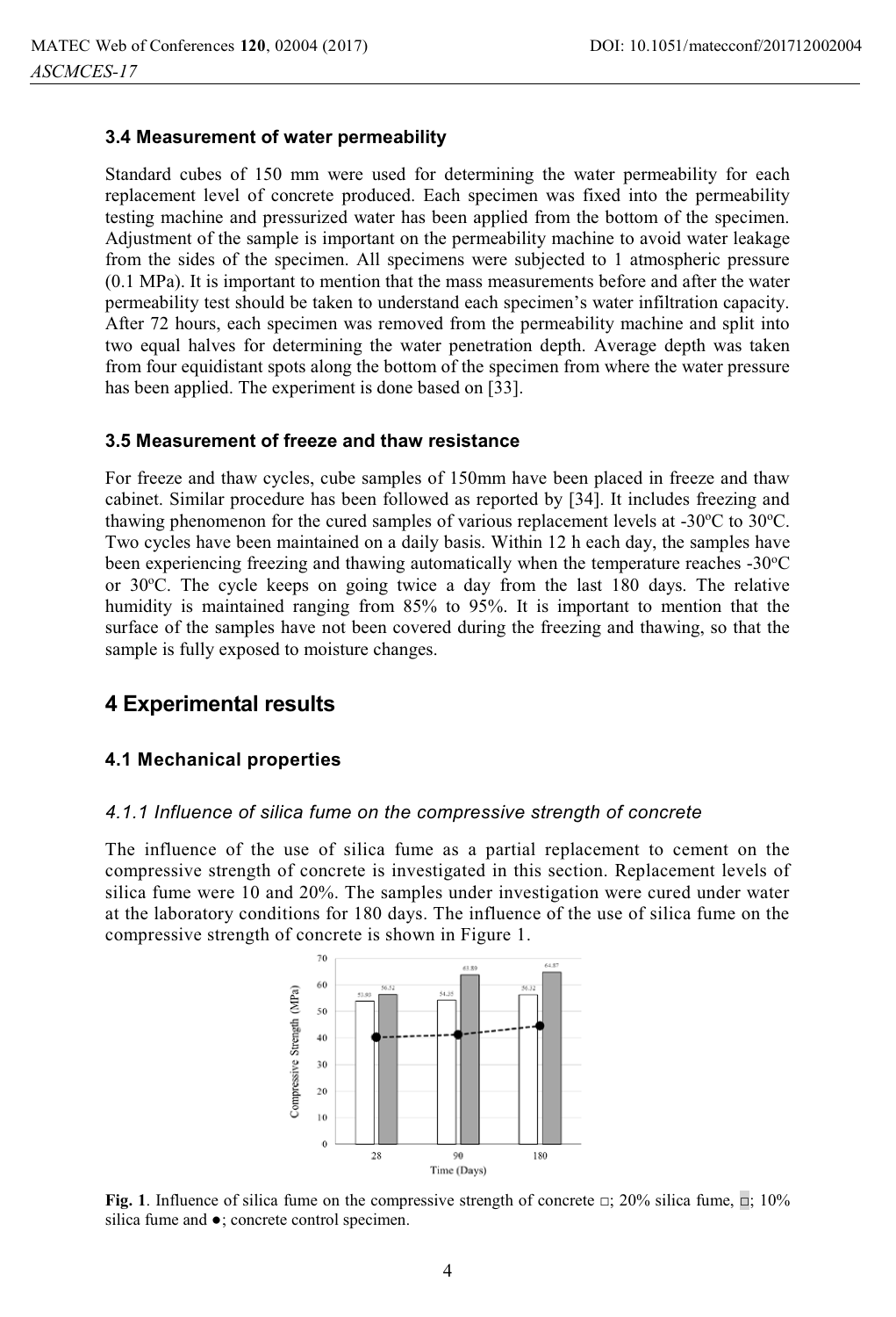It is shown in Figure 1 that the use of silica fume resulted in an increase in the compressive strength of concrete over the 180 days when compared to the control concrete specimen. However, the increase in the replacement levels of silica fume resulted in a decrease in the compressive strength. A very hydraulic binder, cement, is being replaced with a pozzolanic material that reduces the rate of hydration reaction specifically at short terms. The development of the concrete strength after 28 days is solely depending on the pozzolanic reaction between the calcium hydroxide and the silica fume. It can be seen in Figure 1 that at each replacement level, the compressive strength of concrete is increasing with time. It must be underlined that both replacement levels of silica fume resulted in a greater compressive strength of concrete with time.

#### *4.1.2 The effect of hot water curing on the strength development of concrete incorporated with silica fume*

The effect of hot water curing on the strength development of concrete incorporated with silica fume is investigated in this section. The effect of hot water curing is used particularly for the early strength development of pozzolanic reaction which has much slower rate than cement hydration. The effect of hot water curing on the compressive strength of concrete with 10% replacement level of silica fume is shown in Figure 2.



**Fig. 2**. The effect of hot water curing on the strength development of concrete incorporated with 10% silica fume  $\Box$ ; cold water cured,  $\Box$ ; hot water cured,  $\bullet$ ; concrete control specimen.

It can be seen in Figure 2 that hot water curing enhanced the strength development of pozzolanic concrete. The increase in the compressive strength of concrete incorporated with 10% silica fume is more markedly seen in 6 months. It is well known that pozzolanic reaction is depended on the hydration reaction and hence the formation of calcium hydroxide. The effect of hot water curing on the strength development of concrete therefore cannot yet be seen at 28 days. It must be underlined however that hot water curing enhanced the compressive strength of concrete incorporated with 10% silica fume at 3 and 6 months significantly.

#### *4.1.3 The effect of using hydrated lime on the strength development of concrete incorporated with silica fume*

In this section, cement is partially replaced with silica fume and hydrated lime. Replacement level of silica fume was kept constant to 20% while the replacement levels of hydrated lime were 10 and 20%. The effect of using hydrated lime on the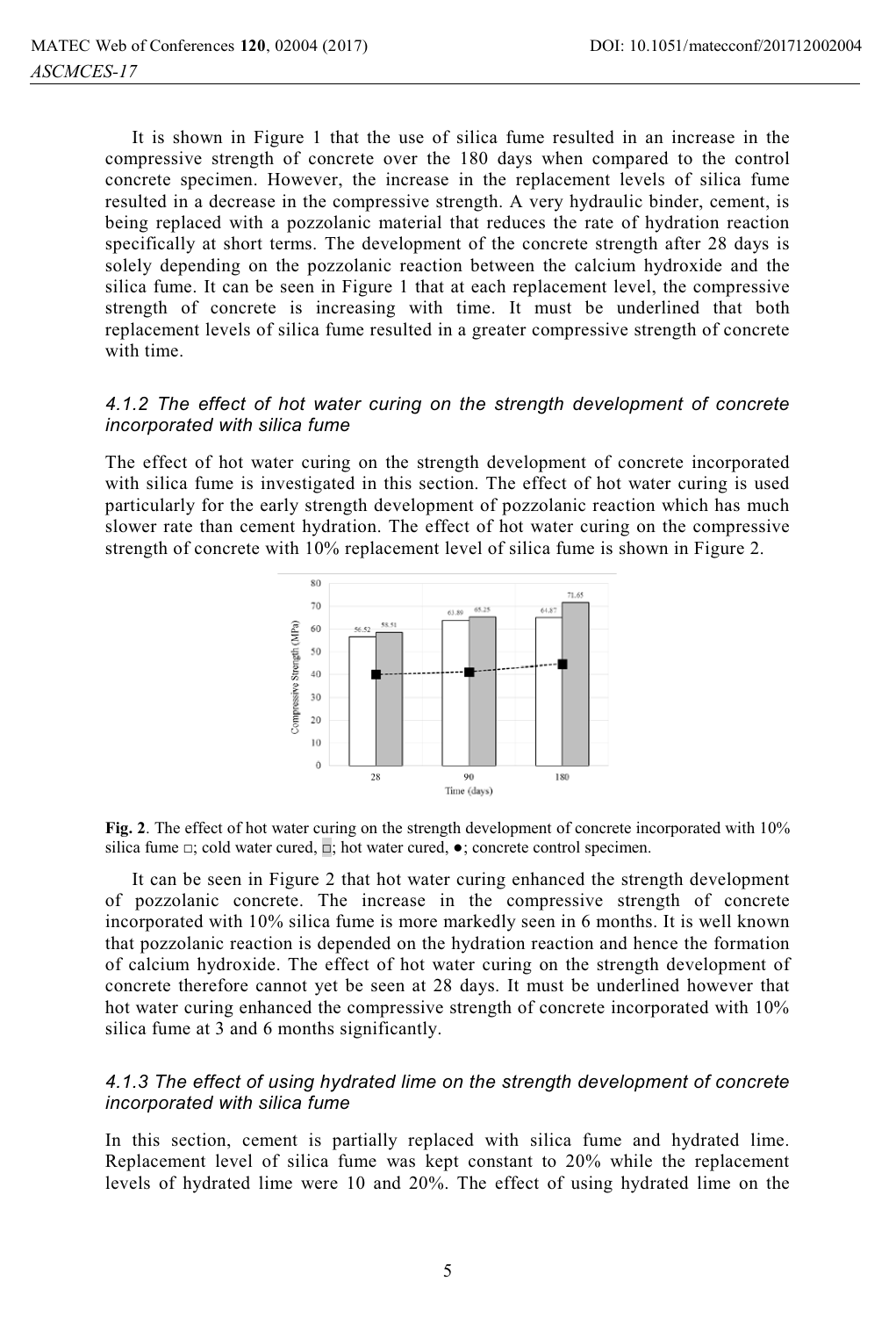compressive strength of concrete incorporated with silica fume cured under both cold and hot water conditions is shown in Figure 3.

It can be seen in Figure 3 that the use of hydrated lime as a replacement to cement resulted in a decrease in compressive strength of concrete incorporated with silica fume. Compressive strength of concrete replaced with hydrated lime and silica fume, however is increasing with time. The increase in the compressive strength is mainly due to the presence of calcium hydroxide in the cement matrix that accelerated the rate of the pozzolanic reaction. It can be seen in Figure 3 that at 6 months, the compressive strength of concrete at all combinations are higher that the compressive strength of the control specimen at 28<sup>th</sup> days. Hot water curing also resulted in an increase in the compressive strength of concrete at both replacement levels of hydrated lime.



**Fig. 3**. The effect of using hydrated lime on the compressive strength of concrete incorporated with silica fume cured under both cold and hot water conditions  $\bullet$ ; concrete control specimen, C; cold water curing, H; hot water curing.

#### **4.2 Water permeability**

#### *4.2.1 The effect of using hydrated lime on the water permeability of concrete incorporated with silica fume*

The effect of using hydrated lime and silica fume on the water permeability of concrete is investigated in this section. Concrete specimen with 20% replacement level of silica fume is considered first in this study. Concrete specimen with 20% replacement level of silica fume and 20% replacement level of hydrated lime is then used to study the freeze and thaw resistance of concrete. Concrete control specimen is also subjected to the analysis for the comparison reason. Water penetration depth (mm) versus time (days) for concrete samples are shown in Figure 4.

It can be seen in Figure 4 that the use of 20% silica fume as a replacement to cement resulted in a dramatic decrease in water penetration depth of concrete at 3 and 6 months. These results are in good agreement with the strength development of concrete incorporated with 20% silica fume. The great reduction in water penetration depth of concrete and hence the increase resistance to water permeability can be attributed to the pozzolanic reaction and therefore the consumption of calcium hydroxide and thus the formation of more of calcium silica hydrate gels that enhances the resistance to water permeability of concrete at long-term.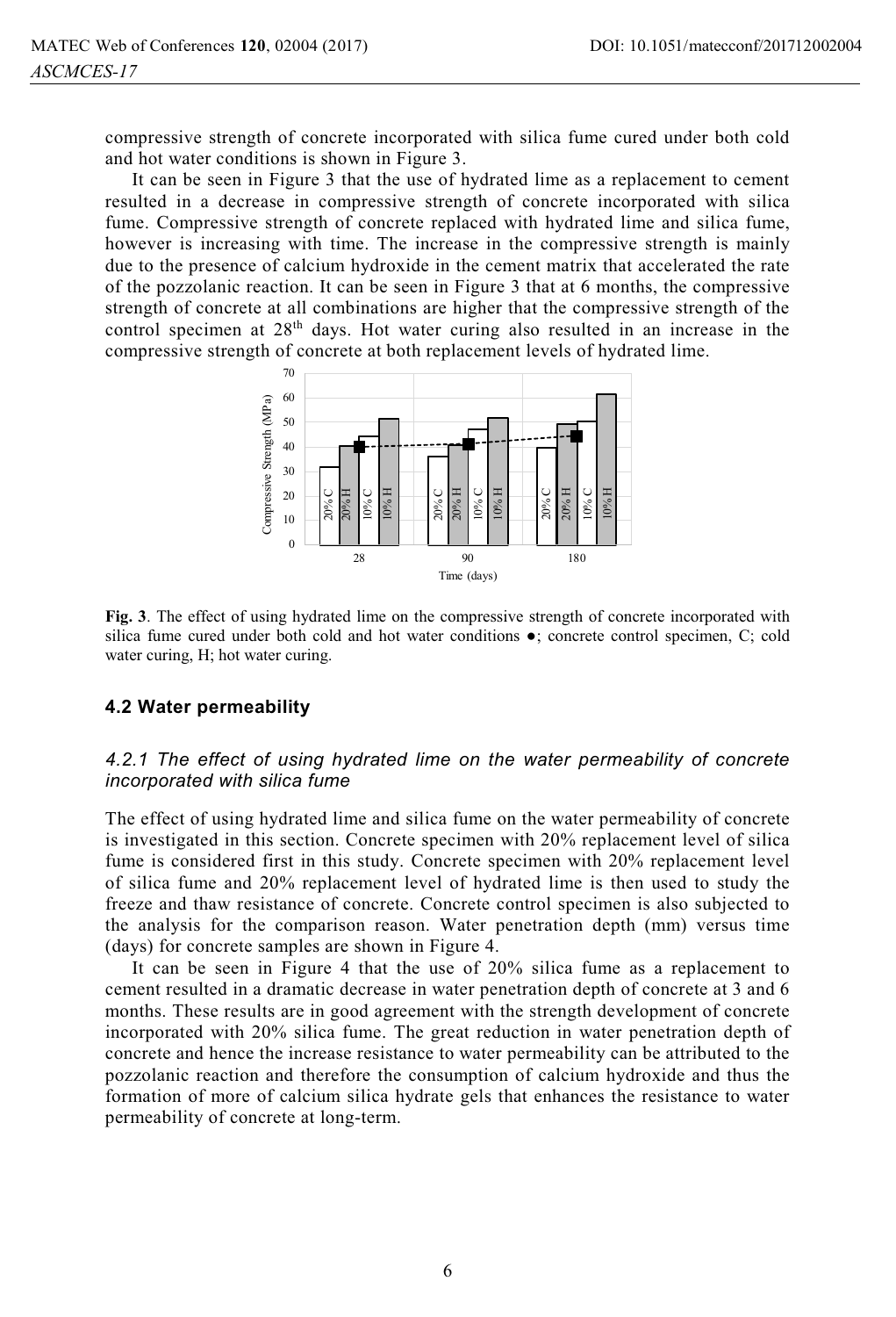

**Fig. 4**. Effects of using hydrated lime and silica fume on the water permeability of concrete  $\Box$ ; 20% silica fume,  $\Box$ ; 20% silica fume with 20% hydrated lime,  $\bullet$ ; concrete control specimen.

It can also be seen in Figure 4 that the use of 20% hydrated lime in concrete incorporated with 20% silica fume is also leading a great reduction in water penetration depth of concrete. Even at 28<sup>th</sup> days, there is a remarkable decrease in water penetration depth of concrete when hydrated lime is used in concrete incorporated with silica fume. Since the particle size of silica fume and hydrated lime are much finer than the cement binder, filler effect must played a significant role in the resistance to water penetration of concrete. It must be underlined that at 180 days, the concrete specimen prepared using 20% silica fume and 20% hydrated lime resulted in a great reduction in water penetration depth and hence resulted in an enhanced resistance of water penetration of concrete.

#### **4.3 Freeze and thaw resistance**

#### *4.3.1 The effect of silica fume on the freeze and thaw resistance of concrete*

The effect of silica fume on the freeze and thaw resistance of concrete is investigated in this section. Cement replacement level of 10 and 20% of silica fume is used to study the freeze and thaw resistance to concrete. Following cured at laboratory conditions for 28 days, the specimens were subjected to cycling freeze and thaw for 28, 90 and 180 days.



**Fig. 5**. Effects of silica fume on the freeze and thaw resistance of concrete  $\Box$ ; 10% silica fume,  $\Box$ ; 20% silica fume,  $\bullet$ ; concrete control specimen.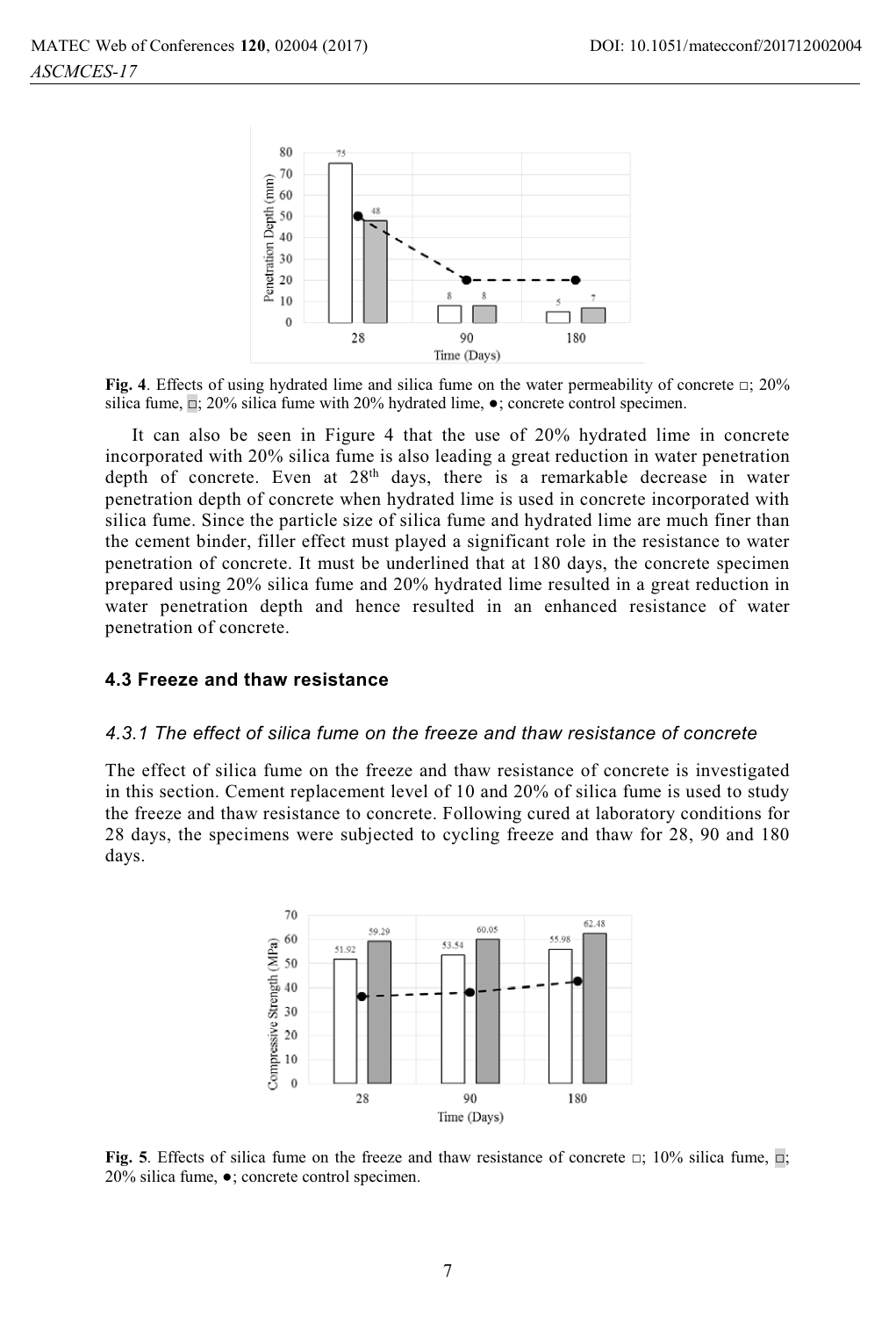Figure 5 shows the compressive strength of concrete incorporated with silica fume that are subjected to freeze and thaw cycles. The concrete control specimen that is subject to freeze and thaw is also shown in Figure 5 for comparison reason. It can clearly be seen in Figure 5 that the increase in the replacement level of silica fume resulted in an increase resistance to freeze and thaw. In increase in the replacement level of silica fume resulted in an increased rate of pozzolanic reaction that takes place between the calcium hydroxide and the silica and hence resulted in great formation of calcium silicate hydrate gels. The increase in compressive strength lead to a higher resistance to freeze and thaw of concrete.

#### *4.3.2 The effect of using hydrated lime on the freeze and thaw resistance of concrete incorporated with silica fume*

The effect of using hydrated lime on the freeze and thaw resistance of concrete incorporated with silica fume is investigated in this section. Figure 6 show compressive strength of concrete specimens subjected to freeze and thaw for 28, 90 and 180 days. It can be seen in Figure 6 that the use of 10% hydrated lime with 20% silica fume resulted in a greater resistance to freeze and thaw resistance however, when the replacement level of hydrated lime is increased to 20%, the resistance to freeze and thaw was identical to the concrete control specimen. The main reason for this behavior is attributed to the decrease in the overall strength of concrete when 20% hydrated lime is used as a replacement level.



**Fig. 6**. Effects of using hydrated lime and silica fume on the freeze and thaw resistance of concrete  $\Box$ ; 20% silica fume,  $\pi$ ; 20% silica fume with 10% hydrated lime,  $\pi$ ; 20% silica fume with 20% hydrated lime,  $\bullet$ ; concrete control specimen.

# **5 Conclusion**

The paper investigates the use of silica fume and hydrated lime as a replacement material to cement on the strength development and durability of concrete. The effect of hot water cure condition on the strength development of concrete incorporated with silica fume and hydrated lime is also investigated in this paper. The results show that the use of silica fume enhance the compressive strength of concrete especially at longterm. It is also shown in this paper that the hot water cure condition played a significant role in the strength development of concrete incorporated with silica fume. Although the use of hydrated lime might result in a decrease in compressive strength of concrete at short-terms, the compressive strength of concrete with all combinations of silica fume and hydrated lime at 6 months are higher that the compressive strength of the control specimen at  $28<sup>th</sup>$  days. It is also shown in the paper that the hot water curing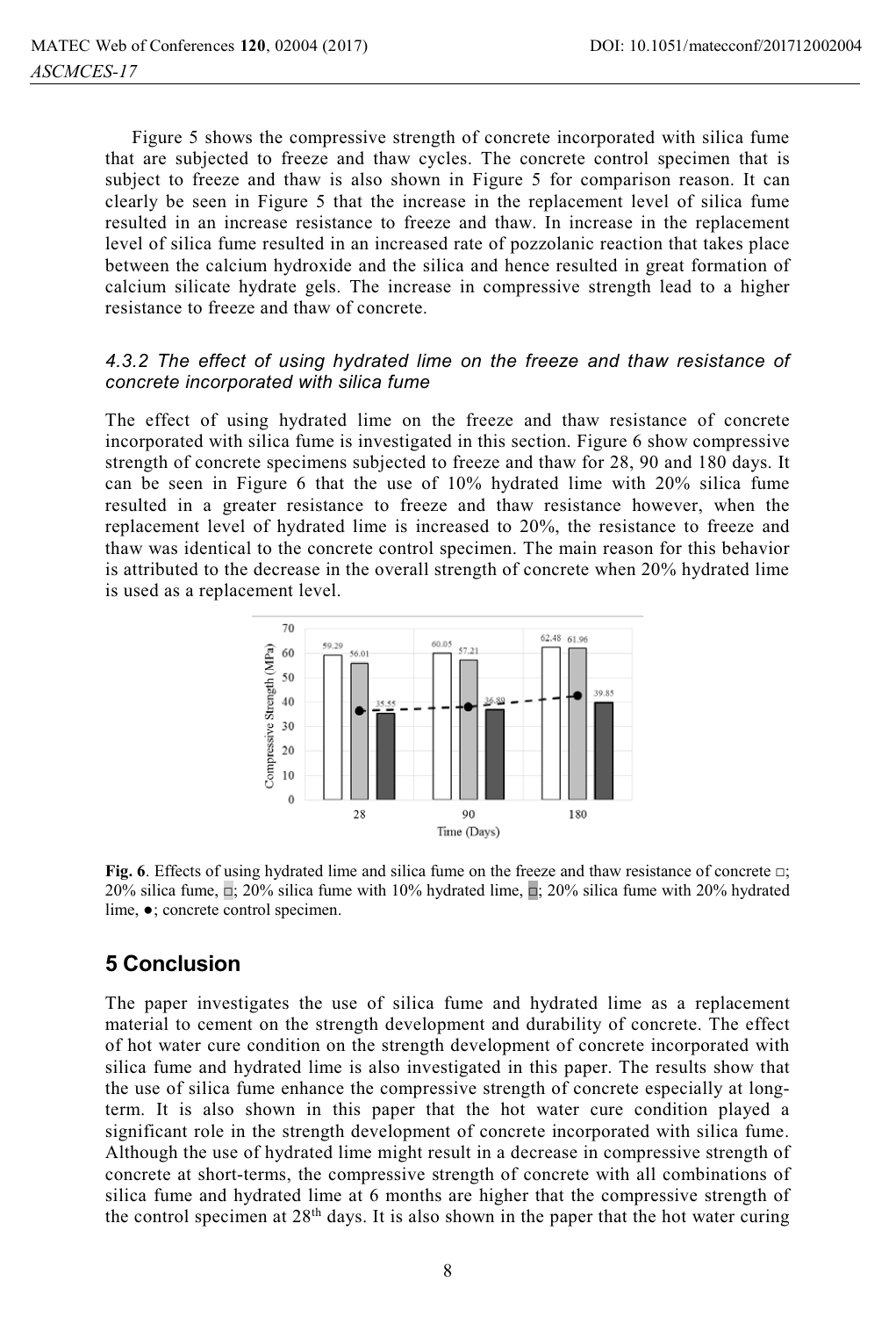also resulted in an increase in the compressive strength of concrete at both replacement levels of hydrated lime. The use of silica fume and hydrated lime decreased the water penetration depth of concrete and enhance the water permeability of concrete dramatically. The increase in the replacement level of silica fume resulted in an increased resistance to freeze and thaw resistance of concrete. Although the use of 10% hydrated lime enhanced the freeze and thaw resistance of concrete incorporated with silica fume, freeze and thaw resistance of concrete with 20% replacement level of lime was equivalent to the resistance of concrete control specimen. Thus, by these results, we can summarize that the role of hydrated lime, silica fume along with hot curing conditions not only contribute towards required mechanical properties and enhanced durability characteristics. It also creates a new way to use these neglected materials and conditions to promote the idea of sustainable construction.

### **References**

- 1. Attein, P.C., The durability characteristics of high performance concrete: a review. Cement and Concrete Composites, **25**(4), 409-420 (2003)
- 2. Shi, C., Jiménez, A.F. and Palomo, A., New cements for the 21st century: the pursuit of an alternative to Portland cement. Cement and concrete research, **41**(7), 750-763 (2011)
- 3. Harrison, A.J.W., Low carbon cements and concrete in modern construction. *In UKIERI Concrete Congress–Innovations in Concrete Construction*, Jalandhar, 723- 746 (2013).
- 4. Sun, W., Zhang, Y.M., Yan, H.D. and Mu, R., Damage and damage resistance of high strength concrete under the action of load and freeze-thaw cycles. Cement and Concrete Research, **29**(9), 1519-1523 (1999)
- 5. Sharma, A. and Rani, A., Green concrete and its demand on the sustainable construction industry. International Journal of Engineering Science Invention Research and Development, **2**(2), 472-480 (2016)
- 6. Garg, C. and Jain, A., Green Concrete: Efficient & Eco-Friendly Construction Materials. International journal of research in engineering and technology, **2**(2), 259- 264 (2014)
- 7. Grist, E.R., Paine, K.A., Heath, A., Norman, J. and Pinder, H., The environmental credentials of hydraulic lime-pozzolan concretes. Journal of Cleaner Production, **93**, 26-37 (2015)
- 8. Hooton, R.D. and Bickley, J.A., Design for durability: the key to improving concrete sustainability. Construction and Building Materials, **67**, 422-430 (2014)
- 9. Bentz, D.P., Hansen, A.S. and Guynn, J.M., Optimization of cement and fly ash particle sizes to produce sustainable concretes. Cement and Concrete Composites, **33**(8), 824-831 (2011)
- 10. Zhang, T., Yu, Q., Wei, J. and Zhang, P., Efficient utilization of cementitious materials to produce sustainable blended cement. Cement and Concrete Composites, **34**(5), 692- 699 (2012)
- 11. Barbhuiya, S.A., Gbagbo, J.K., Russell, M.I. and Basheer, P.A.M., Properties of fly ash concrete modified with hydrated lime and silica fume. Construction and Building Materials, **23**(10), 3233-3239 (2009)
- 12. Hardtl, R. and Zement, H., The pozzolanic reaction of fly ash in connection with different types of cement. *In Proceedings of the 10th International Conference on Chemistry of Cement,* **101**, 8-15 (1997)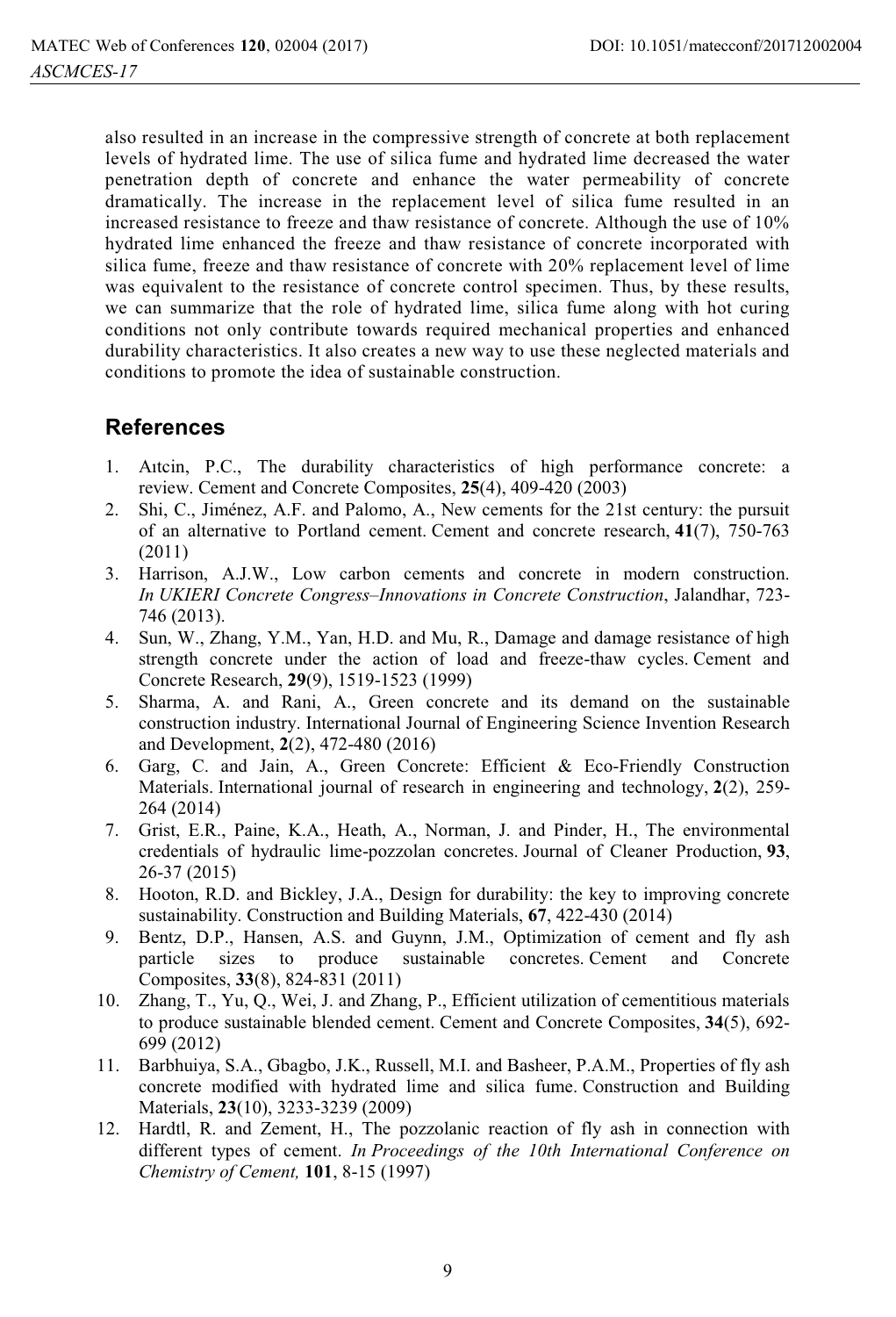- 13. Loughborough, M.T., Mukherjee, P.K. and Malhotra, V.M., Development of highstrength concrete incorporating a large percentage of fly ash and superplasticizers. Cement, Concrete and Aggregates, **4**(2), 81-86 (1982)
- 14. Mehta, P.K., Pozzolanic and cementitious by-products in concrete--another
- look. Special Publication, **114**, 1-44 (1989) 15. Ghosh, S.N., Sarkar, S.L. and Harsh, S., *Mineral admixtures in cement and concrete.* Abi Books (1993)
- 16. Mira, P., Papadakis, V.G. and Tsimas, S., Effect of lime putty addition on structural and durability properties of concrete. Cement and concrete research, **32**(5), 683-689 (2002)
- 17. Juenger, M.C. and Siddique, R., Recent advances in understanding the role of supplementary cementitious materials in concrete. Cement and Concrete Research, **78**, 71-80 (2015)
- 18. Mazloom, M., Ramezanianpour, A.A. and Brooks, J.J., Effect of silica fume on mechanical properties of high-strength concrete. Cement and Concrete Composites, **26**(4), 347-357 (2004)
- 19. Ozturk, Y., 2011. *The use of supplementary cementing materials in the manipulation of mix water transport in mortar-masonry systems.* MPhil Thesis, The University of Manchester, UK
- 20. Fidjestøl, P. and Dåstøl, M., The history of silica fume in concrete–From novelty to key ingredient in high performance concrete. *In Proceedings of the Congresso Brasileiro do Concreto.* 4th–9th Sept 2008. Salvador: El Salvador (2008)
- 21. Elahi, A., Basheer, P.A.M., Nanukuttan, S.V. and Khan, Q.U.Z., Mechanical and durability properties of high performance concretes containing supplementary cementitious materials. Construction and Building Materials, **24**(3), 292-299 (2010)
- 22. Toutanji, H., Delatte, N., Aggoun, S., Duval, R. and Danson, A., Effect of supplementary cementitious materials on the compressive strength and durability of short-term cured concrete. Cement and Concrete Research, **34**(2), 311-319 (2004)
- 23. Chithra, S. and Dhinakaran, G., Effect of hot water curing and hot air oven curing on admixed concrete. International Journal of ChemTech Research CODEN (USA): IJCRGG, 1516-1523 (2014)
- 24. ASTM C150/C150M-16e1 Standard Specification for Portland Cement, ASTM International, West Conshohocken, PA (2016)
- 25. BS EN 459-1. Building Lime. Definitions, specifications and conformity criteria. London: BSI (2015)
- 26. ASTM C1240-15 Standard Specification for Silica Fume Used in Cementitious Mixtures, ASTM International, West Conshohocken, PA (2015)
- 27. ASTM C33/C33M-16e1 Standard Specification for Concrete Aggregates, ASTM International, West Conshohocken, PA (2016)
- 28. ASTM C127-15 Standard Test Method for Relative Density (Specific Gravity) and Absorption of Coarse Aggregate, ASTM International, West Conshohocken, PA (2015)
- 29. ASTM C128-15 Standard Test Method for Relative Density (Specific Gravity) and Absorption of Fine Aggregate, ASTM International, West Conshohocken, PA (2015)
- 30. ASTM C143/C143M-15a Standard Test Method for Slump of Hydraulic-Cement Concrete, ASTM International, West Conshohocken, PA (2015)
- 31. ASTM C192/C192M-16a Standard Practice for Making and Curing Concrete Test Specimens in the Laboratory, ASTM International, West Conshohocken, PA (2016)
- 32. BS EN 12390-3. Testing hardened concrete. Compressive strength of test specimens. London: BSI (2002)